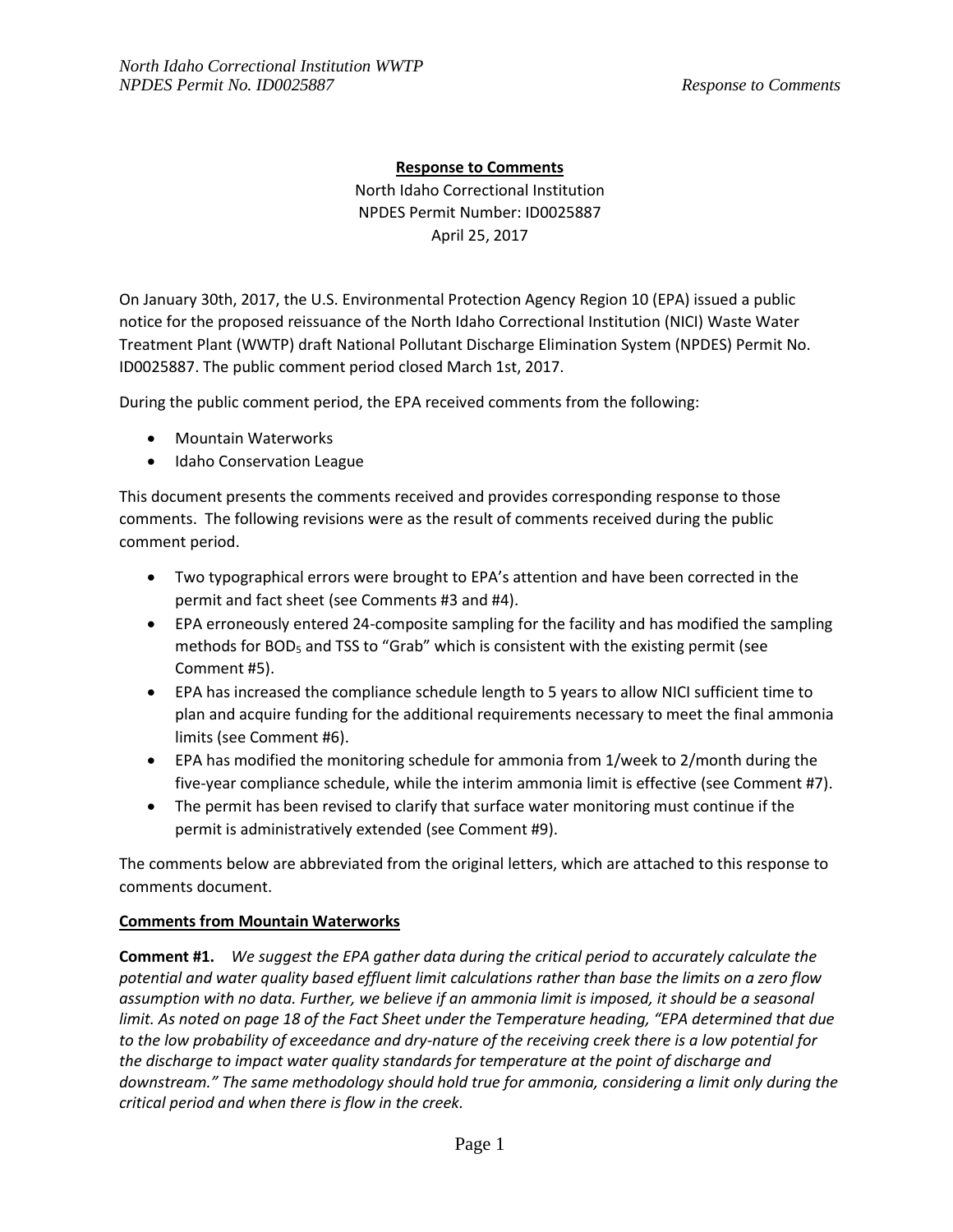**Response #1. Regarding flow data:** Sources used to gather data on flow conditions downstream from the point of discharge included the following; the United States Geological Survey from 1967 to 1974 (USGS station 13338800), the Nez Perce Tribe (Clark, 2014 and Chandler, 2012), an EPA site inspection report from 2007, and the facility via personal communication and the Surface Water Monitoring Report (SWMR) completed by the facility in 2008. These sources describe flow conditions in the unnamed creek to be ephemeral with flow dependent upon precipitation in the surrounding watershed. On the SWMR, the facility reported dry conditions as late in the year as November (NICI, 2008). Therefore, the critical low flow for the receiving water, unnamed creek, used in the calculations was zero cfs. Additional flow data would not change a critical flow condition of zero. No changes to the final permit resulted from this comment.

**Regarding annual vs seasonal ammonia limits:** Reasonable potential calculations found that the facility's effluent has the reasonable potential to exceed Idaho WQS for total ammonia as nitrogen (ammonia) year-round. In consideration of applying seasonal limits, EPA calculated water quality based effluent limits for both the winter/spring season (November – May) and summer/fall (June – October). EPA found that because the ammonia criteria would be similar for the two seasons and because low flow (dry) conditions can occur during both seasons, it is reasonable to apply annual limits. This similarity in conditions is further described below.

Ammonia chronic criteria are pH and temperature dependent; acute criteria are pH dependent. Due to consistent pH levels throughout the year and high temperatures in both seasons in the receiving water, the chronic criterion for the winter/spring and summer/fall seasons varies only slightly at 3,962 micrograms per liter ( $\mu$ g/L) and 4,129  $\mu$ g/L, respectively. The acute criteria varies even less (Table 1). Table 2 shows the data used to calculate reasonable potential. Temperatures greater than as high as 21.8 degrees Celsius occur in the winter/spring season. In addition, low flows of zero can occur in the receiving water year round. Due to the lack of seasonal variations in flow, pH, and temperature, EPA is implementing annual-based limits for total ammonia.

**Regarding temperature:** EPA did not find reasonable potential for temperature as discussed below in Response 8.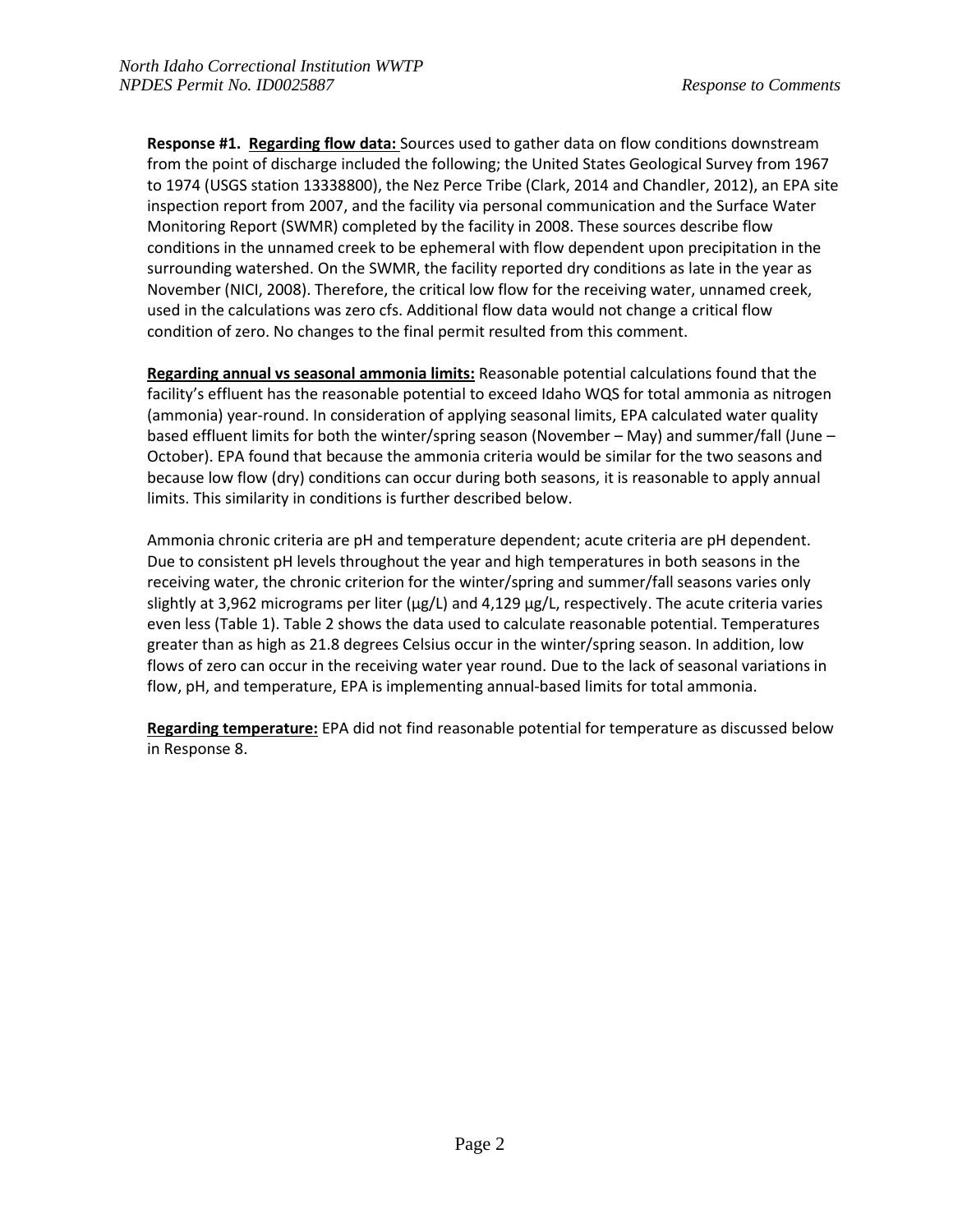# **Table 1: Seasonal Calculations for Total Ammonia Reasonable Potential**

| Receiving Water Data                                                                            |                                                                                            | Notes:                              | Annual                                                                          | Seasonal                                                                 | Seasonal                                                                              |
|-------------------------------------------------------------------------------------------------|--------------------------------------------------------------------------------------------|-------------------------------------|---------------------------------------------------------------------------------|--------------------------------------------------------------------------|---------------------------------------------------------------------------------------|
|                                                                                                 |                                                                                            |                                     |                                                                                 | (Nov-May)                                                                | (Jun-Oct)                                                                             |
| Hardness, as mg/L CaCO <sub>3</sub>                                                             |                                                                                            | 5 <sup>th</sup> % at critical flows | Crit. Flows                                                                     | LowFlow                                                                  | <b>High Flow</b>                                                                      |
| Temperature, °C                                                                                 | Temperature, °C                                                                            | 95 <sup>th</sup> percentile         | 21.7                                                                            | 21.1                                                                     | 21.6                                                                                  |
| pH, S.U.                                                                                        | pH, S.U.                                                                                   | 95 <sup>th</sup> percentile         | 6.8                                                                             | 6.79                                                                     | 6.8                                                                                   |
|                                                                                                 | <b>Pollutants of Concem</b>                                                                |                                     | <b>AMMONIA,</b><br>default: cold<br>water, fish early<br>life stages<br>present | AMMONIA,<br>default: cold<br>water, fish early<br>life stages<br>present | <b>AMMONIA.</b><br>default cold<br>water, <b>f</b> sh early<br>life stages<br>present |
|                                                                                                 | Number of Samples in Data Set (n)                                                          |                                     | 63                                                                              | 63                                                                       | 63                                                                                    |
| Effluent Data                                                                                   | Coefficient of Variation (CV) = Std. Dev./Mean (default $CV = 0.6$ )                       |                                     | 1.2                                                                             | 1.2                                                                      | 1.2                                                                                   |
|                                                                                                 | Effluent Concentration, µg/L (Max. or 95th Percentile) - (C <sub>e</sub> )                 |                                     | 14,000                                                                          | 14,000                                                                   | 14,000                                                                                |
|                                                                                                 | Calculated 50 <sup>th</sup> % Effluent Conc. (when n>10), Human Health Only                |                                     |                                                                                 |                                                                          |                                                                                       |
| Receiving Water Data                                                                            | 90 <sup>th</sup> Percentile Conc., $\mu$ g/L - (C <sub>u</sub> )                           |                                     | 900                                                                             | 900                                                                      | 900                                                                                   |
|                                                                                                 | Geometric Mean, µg/L, Human Health Criteria Only                                           |                                     |                                                                                 |                                                                          |                                                                                       |
|                                                                                                 | Aquatic Life Criteria, μg/L                                                                | Acute                               | 28,045.66                                                                       | 28,225.635                                                               | 28,045.66                                                                             |
|                                                                                                 | Aquatic Life Criteria, μg/L                                                                | Chronic                             | 3,961.782                                                                       | 4,128.528                                                                | 3,987.407                                                                             |
| Applicable                                                                                      | Human Health Water and Organism, µg/L<br>Human Health, Organism Only, µg/L                 |                                     | $\overline{\phantom{a}}$                                                        | $\overline{\phantom{a}}$                                                 |                                                                                       |
| Water Quality Criteria                                                                          | Metals Criteria Translator, decimal (or default use                                        | Acute                               | 80.                                                                             | 80.                                                                      | $\overline{\phantom{a}}$<br>80.                                                       |
|                                                                                                 | Conversion Factor)                                                                         | Chronic                             |                                                                                 |                                                                          |                                                                                       |
|                                                                                                 | Carcinogen (Y/N), Human Health Criteria Only                                               |                                     | $\overline{\phantom{a}}$                                                        | $\overline{\phantom{a}}$                                                 |                                                                                       |
|                                                                                                 | Aquatic Life - Acute                                                                       | 10.10                               | 1.0                                                                             | 1.0                                                                      | 1.0                                                                                   |
| Calculated                                                                                      | Aquatic Life - Chronic                                                                     | 7Q10 or 4B3                         |                                                                                 | $\overline{\phantom{a}}$                                                 |                                                                                       |
| Dilution Factors (DF)<br>(or enter Modeled DFs)                                                 | Ammonia                                                                                    | 30B3 or 30Q10                       | 1.0                                                                             | 1.0                                                                      | 1.0                                                                                   |
|                                                                                                 | Human Health - Non-Carcinogen                                                              | 30Q5                                | -                                                                               | -                                                                        | --                                                                                    |
|                                                                                                 | Human Health - carcinogen                                                                  | Harmonic Mean                       |                                                                                 |                                                                          |                                                                                       |
| Aquatic Life Reasonable Potential Analysis                                                      |                                                                                            |                                     |                                                                                 |                                                                          |                                                                                       |
| $\sigma$                                                                                        | $\sigma^2$ =ln(CV <sup>2</sup> +1)                                                         |                                     | 0.944                                                                           | 0.944                                                                    | 0.944                                                                                 |
| $P_n$                                                                                           | $=(1$ -confidence level) $^{1/n}$ .<br>where confidence level =                            | 99%                                 | 0.930                                                                           | 0.930                                                                    | 0.930                                                                                 |
| Multiplier (TSD p. 57)                                                                          | $=$ exp(z $\sigma$ -0.5 $\sigma^2$ )/exp[normsinv(P <sub>n</sub> )-0.5 $\sigma^2$ ], where | 99%                                 | 22                                                                              | 2.2                                                                      | 2.2                                                                                   |
| Statistically projected critical discharge concentration (Ce)                                   | 31368.69                                                                                   | 31368.69                            | 31368.69                                                                        |                                                                          |                                                                                       |
| Predicted max. conc.(ug/L) at Edge-of-Mixing Zone                                               |                                                                                            | Acute                               | 2509495.05                                                                      | 2509495.05                                                               | 2509495.05                                                                            |
| (note: for metals, concentration as dissolved using conversion factor as translator)<br>Chronic |                                                                                            |                                     |                                                                                 | 31368.69                                                                 | 31368.69                                                                              |
| Reasonable Potential to exceed Aquatic Life Criteria                                            |                                                                                            |                                     | <b>YES</b>                                                                      | <b>YES</b>                                                               | <b>YES</b>                                                                            |
| Aquatic Life Effluent Limit Calculations                                                        |                                                                                            |                                     |                                                                                 |                                                                          |                                                                                       |
| Number of Compliance Samples Expected per month (n)                                             |                                                                                            |                                     | 4                                                                               | 4                                                                        | 4                                                                                     |
|                                                                                                 | n used to calculate AML (if chronic is limiting then use min=4 or for ammonia min=30)      |                                     | 30                                                                              | 30                                                                       | 30                                                                                    |
| LTA Coeff. Var. (CV), decimal                                                                   | (Use CV of data set or default = $0.6$ )                                                   |                                     | 1.200                                                                           | 1.200                                                                    | 1.200                                                                                 |
|                                                                                                 | Permit Limit Coeff. Var. (CV), decimal (Use CV from data set or default = 0.6)             |                                     | 1.200                                                                           | 1.200                                                                    | 1.200                                                                                 |
| Acute WLA, ug/L                                                                                 | $C_d$ = (Acute Criteria x MZ <sub>a</sub> ) - $C_u$ x (MZ <sub>a</sub> -1)                 | Acute                               | 28,045.7                                                                        | 28,225.6                                                                 | 28,045.7                                                                              |
| Chronic WLA, ug/L                                                                               | $C_d$ = (Chronic Criteria x MZ <sub>c</sub> ) - $C_{u}$ x (MZ <sub>c</sub> -1)             | Chronic                             | 3,961.8                                                                         | 4,128.5                                                                  | 3,987.4                                                                               |
| Long Term Ave (LTA), ug/L                                                                       | WLAc x exp( $0.5\sigma^2$ -zo), Acute                                                      | 99%                                 | 4,868.1                                                                         | 4,899.3                                                                  | 4,868.1                                                                               |
| (99 <sup>th</sup> % occurrence prob.)                                                           | WLAa x exp(0.5 $\sigma^2$ -zo); ammonia n=30, Chronic                                      | 99%                                 | 2,450.8                                                                         | 2,554.0                                                                  | 2,466.7                                                                               |
| Limiting LTA, ug/L                                                                              | used as basis for limits calculation                                                       |                                     | 2,450.8                                                                         | 2,554.0                                                                  | 2,466.7                                                                               |
| Applicable Metals Criteria Translator (metals limits as total recoverable)                      |                                                                                            |                                     |                                                                                 |                                                                          |                                                                                       |
| Average Monthly Limit (AML), ug/L, where % occurrence prob =                                    | 3,418                                                                                      | 3,562                               | 3,440                                                                           |                                                                          |                                                                                       |
| Maximum Daily Limit (MDL), ug/L, where % occurrence prob =                                      | 14,119                                                                                     | 14,714                              | 14,211                                                                          |                                                                          |                                                                                       |
| Average Monthly Limit (AML), mg/L                                                               | 3.4                                                                                        | 3.6                                 | 3.4                                                                             |                                                                          |                                                                                       |
| Maximum Daily Limit (MDL), mg/L<br>Average Monthly Limit (AML), Ib/day                          |                                                                                            |                                     | 14.1<br>1                                                                       | 14.7<br>1                                                                | <u>14.2</u><br>$\mathbf{1}$                                                           |
| Maximum Daily Limit (MDL), Ib/day                                                               |                                                                                            |                                     | 4                                                                               | 4                                                                        | 4                                                                                     |
|                                                                                                 |                                                                                            |                                     |                                                                                 |                                                                          |                                                                                       |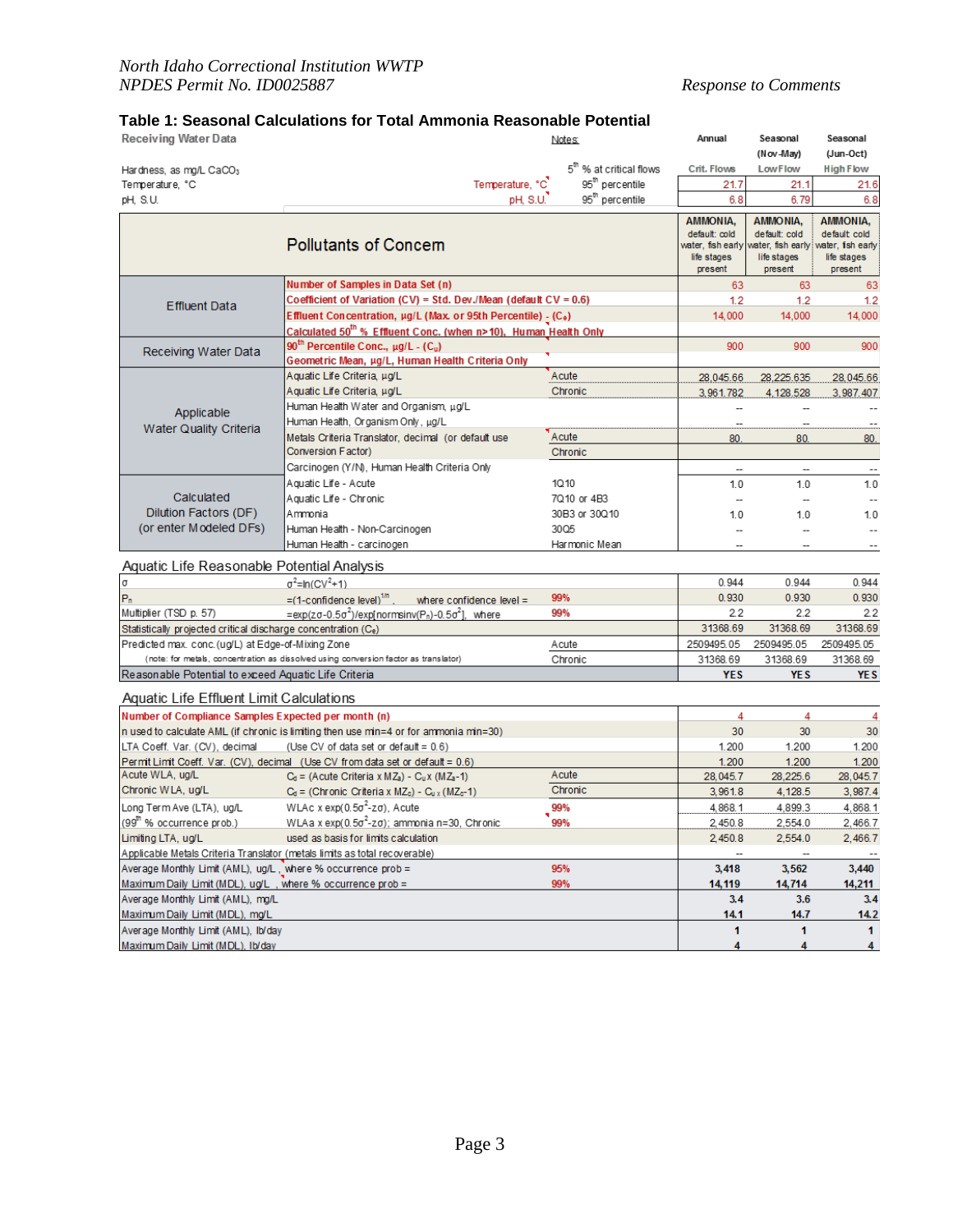| to EPA in 2006 Surface Water Monitoring Report                            |                          |                          |                          |                          |  |  |  |
|---------------------------------------------------------------------------|--------------------------|--------------------------|--------------------------|--------------------------|--|--|--|
|                                                                           |                          | Total                    |                          |                          |  |  |  |
|                                                                           |                          | Phosphorous as           | Total                    |                          |  |  |  |
| Date                                                                      | pH                       | P                        | Ammonia as N             | Temperature              |  |  |  |
| unit                                                                      | SU                       | mg/L                     | mg/L                     | <b>Celsius</b>           |  |  |  |
| 11/22/2004                                                                | 5.9                      | 0.01                     | 0.01                     | --                       |  |  |  |
| 4/11/2005                                                                 | $-$                      | 0.02                     | 0.01                     | --                       |  |  |  |
| 4/27/2005                                                                 | 6.8                      | $\overline{a}$           | $\overline{a}$           | 19.7                     |  |  |  |
| 6/8/2005                                                                  | --                       | 0.04                     | 0.01                     | --                       |  |  |  |
| 8/2/2005                                                                  | Ξ.                       | 0.19                     | 0.1                      | Ξ.                       |  |  |  |
| 8/31/2005                                                                 | 6.6                      | $\overline{\phantom{a}}$ | $\overline{\phantom{a}}$ | 17.0                     |  |  |  |
| 10/3/2005                                                                 | $-$                      | 0.09                     | 0.01                     | $\overline{a}$           |  |  |  |
| 11/1/2005                                                                 | 6.8                      | 0.16                     | 0.01                     | 5.0                      |  |  |  |
| 4/3/2006                                                                  | $\overline{\phantom{a}}$ | u.                       | цц.                      | 21.8                     |  |  |  |
| 6/13/2006                                                                 | --                       | 0.05                     | 0.01                     | 21.2                     |  |  |  |
| 6/30/2006                                                                 | 6.8                      | Ш,                       | $\overline{\phantom{a}}$ | 20.0                     |  |  |  |
| 8/7/2006                                                                  | --                       | 0.34                     | 0.01                     | --                       |  |  |  |
| 10/3/2006                                                                 | --                       | 0.46                     | 0.09                     | $\overline{\phantom{a}}$ |  |  |  |
| 12/5/2006                                                                 | --                       | 0.12                     | 0.01                     | --                       |  |  |  |
| 5/7/2007                                                                  | --                       | 0.06                     | 0.01                     | --                       |  |  |  |
| 7/18/2007                                                                 | --                       | 0.08                     | 0.01                     | --                       |  |  |  |
| 5/5/2008                                                                  | --                       | 0.11                     | 0.01                     | $-$                      |  |  |  |
| <b>Annually-based</b>                                                     |                          |                          |                          |                          |  |  |  |
| 95th                                                                      |                          |                          |                          |                          |  |  |  |
| Percentile                                                                | 6.80                     | 0.39                     | 0.07                     | 21.7                     |  |  |  |
| Winter Season (November - May)                                            |                          |                          |                          |                          |  |  |  |
| 95th                                                                      |                          |                          |                          |                          |  |  |  |
| Percentile                                                                | 6.79                     | 0.42                     | 0.08                     | 21.1                     |  |  |  |
| Summer Season (June - October)                                            |                          |                          |                          |                          |  |  |  |
| 95th                                                                      |                          |                          |                          |                          |  |  |  |
| Percentile                                                                | 6.80                     | 0.15                     | 0.01                     | 21.6                     |  |  |  |
| Notes:                                                                    |                          |                          |                          |                          |  |  |  |
| $'--$ not sampled                                                         |                          |                          |                          |                          |  |  |  |
| $0.01$ = Sample was non-detect, reported as 50% of method detection limit |                          |                          |                          |                          |  |  |  |
| $mg/L =$ milligrams per liter                                             |                          |                          |                          |                          |  |  |  |
| $SU =$ standard units                                                     |                          |                          |                          |                          |  |  |  |

#### **Table 2: NICI Surface Water Sampling Location: Results reported to EPA in 2008 Surface Water Monitoring Report**

**Comment #2.** *The interim average monthly ammonia limit of 12 mg/L and associated load limit of 3.0 lbs/day included in the Draft Permit will be difficult to achieve with the current facility. Operators of the existing treatment facility have no process control over ammonia removal and until the planned improvements are completed, ammonia violations are likely. We request the interim ammonia limits be eliminated.*

**Response #2.** The interim limit is designed to hold the facility to its current discharge levels so that the discharge does not contribute to further degradation of the impaired water as the facility is working toward coming into compliance with its final effluent limit. The interim limit was calculated based on the logarithmic average and variance of ammonia samples collected by NICI between 2004 and 2015 (Appendix D of Fact Sheet). The resulting interim limits are conservative enough that the facility should not exceed the maximum daily limit of 38 mg/L and will meet the average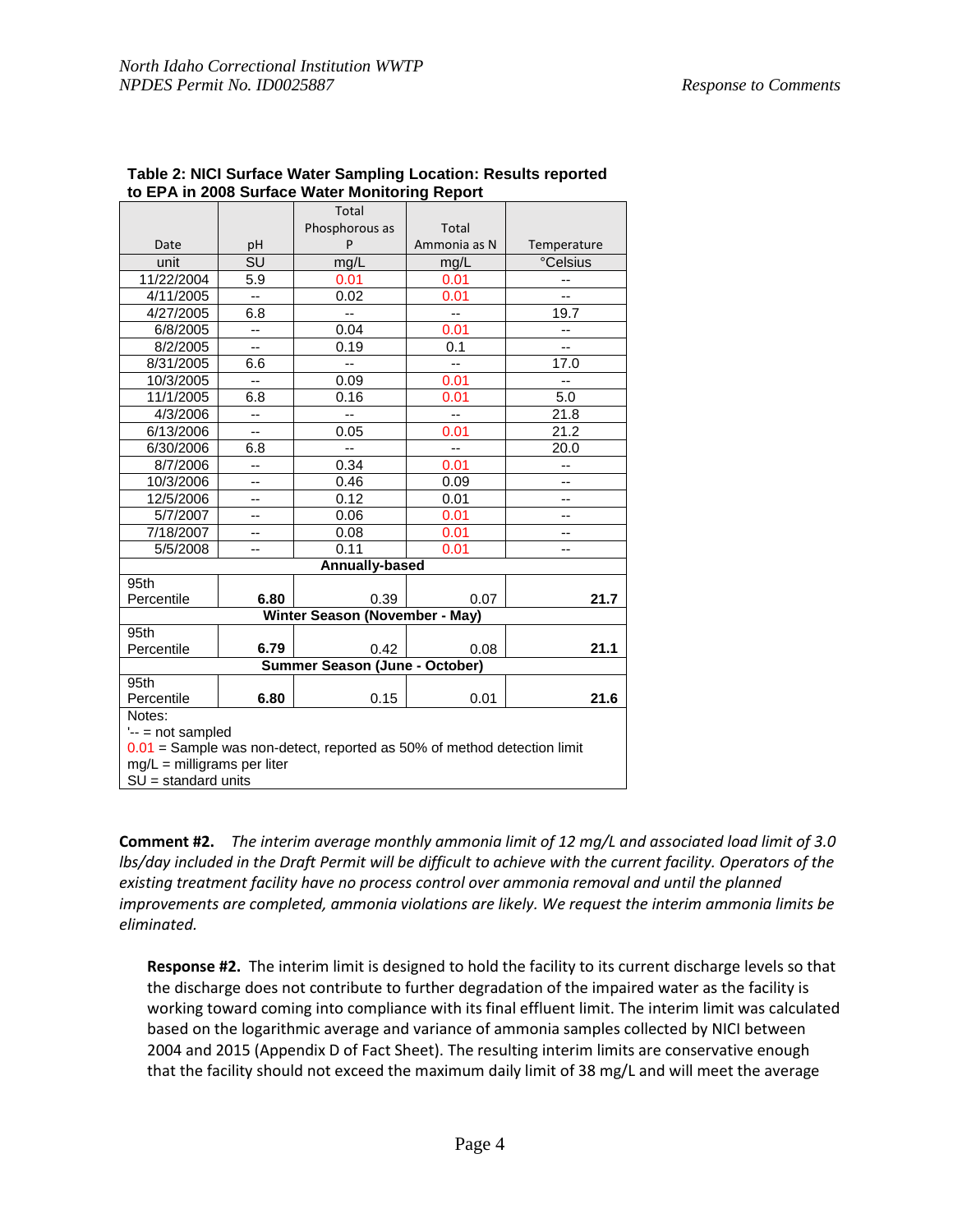monthly limit of 12 mg/L when averaging multiple samples (Figure 1). No changes to the final permit resulted from this comment.





**Comment #3.** *Page 30 of the Fact Sheet references the City of Genesee. We are unclear why Genesee is referenced in the mixing zone calculations.*

**Response #3.** Reference to the City of Genesee was an error. Because the unnamed creek is periodically dry, there is no dilution available.

**Comment #4.** *It appears the facility design criteria influent loads contained in Table 4 of the Draft Permit should be effluent loads.*

**Response #4.** EPA has corrected the references from "influent" to "effluent" in Table 4 in the permit.

**Comment #5.** *The facility has no means to collect 24-hour composite samples included in the Draft Permit. We request to include 8-hour composite sampling in the final permit, which is consistent with several other lagoon treatment facilities in Idaho.*

**Response #5.** EPA inadvertently included the 24-hour sampling in the draft permit. The existing permit includes grab samples. In reviewing the sampling data, EPA considered grab samples to be sufficient. EPA has modified sampling types in the final permit to be consistent with the current permit. BOD<sub>5</sub> and TSS samples may continue to be collected as grab samples.

**Comment #6.** *Ammonia compliance activities contained in Table 3 of the draft permit require construction to be completed 3 years after the permit effective date, and meet the proposed effluent*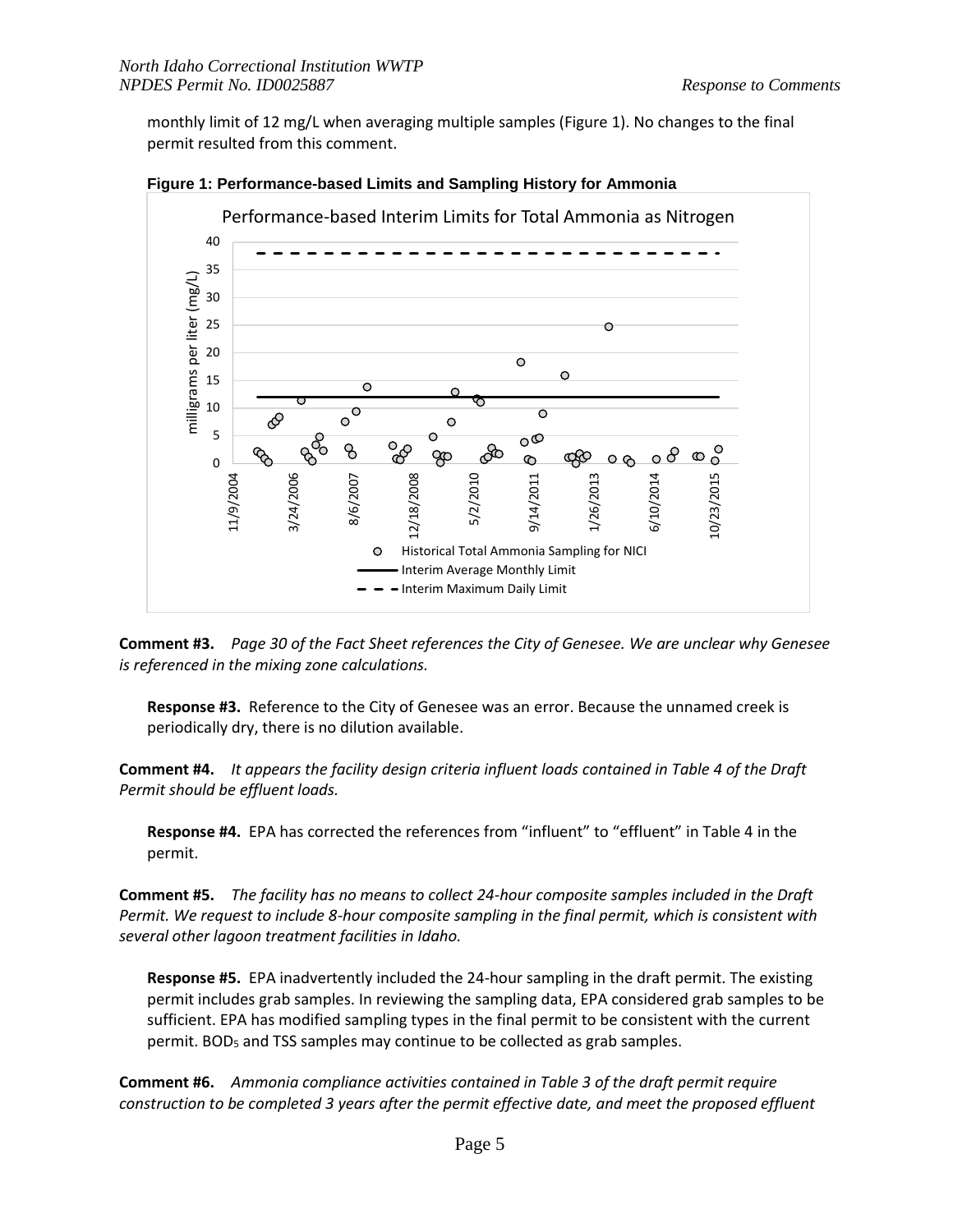*imitations for ammonia 4 years from the permit effective date. Significant facility improvements are necessary to meet the proposed ammonia limits. Funding for the upgrades must be appropriated through the Idaho State Legislature, which is a lengthy process. Also, the State currently is in the preliminary desig0n phase for a project to improve lagoon performance that is expected to be constructed and operational by November of 2018. We request the schedule of compliance for ammonia be extended to a minimum of 5 years to complete construction after the permit effective date. An extended compliance period will allow treatment performance of the currently planned lagoon improvements to be measured, and offer the State appropriate time to plan and fund additional requirements necessary to meet the proposed ammonia limits.*

**Response #6.** EPA has increased the compliance schedule length to 5 years to allow NICI sufficient time to plan and acquire funding for the additional requirements necessary to meet the final ammonia limits.

**Comment #7.** *The weekly sample frequency monitoring requirements contained in Table 1 of the draft permit will be challenging for system operations staff. Samples are currently collected and delivered to Moscow, ID, which is the closest certified laboratory to the facility. We request reduced sample frequency be included in the final permit.*

**Response #7.** In consideration of sampling and courier challenges, EPA has modified the monitoring schedule for ammonia from 1/week to 2/month during the five-year compliance schedule while the interim ammonia limit is effective. At the end of the five-year compliance schedule the facility must conduct weekly monitoring to ensure compliance with the final total ammonia effluent limit. The permit and fact sheet have been modified to reflect these conditions.

## **The Idaho Conservation League**

**Comment #8.** *Re: Effluent Limits for Causes of Impairment. Specifically, we are concerned that this draft permit does not contain effluent limitations for temperature, DO, and phosphorus. All three of these pollutants are either explicitly listed as or associated with a cause of impairment. As such, effluent limitations and appropriate monitoring requirements must be included as part of this permit. In addition, because the critical low flow for the receiving water body is 0 cfs, effluent limits calculated for these pollutants must comply with all applicable WQS at the point of discharge or "end of pipe," as dilution will commonly not occur*

*If the EPA decides to forego including limits on DO in this draft permit, we request that the EPA provide an explanation for its decision.*

*With regards to total phosphorus (TP), the EPA has concluded that effluent limits are not necessary because a cited report found that most TP pollution within the unnamed creek and Lawyer Creek comes from stream erosion (Clark, 2015). It is unclear why these results preclude effluent limits for TP. NICI is currently required to monitor for TP, and including a TP effluent limit would be a reasonable proactive measure to ensure NICI discharges do not contribute excess TP to the unnamed creek or downstream water bodies*.

## **Response #8.**

**Regarding Temperature:** Lawyer Creek is listed as a Category 5 waterbody with causes for impairment which include temperature (in addition to multiple other parameters) (IDEQ, 2014). In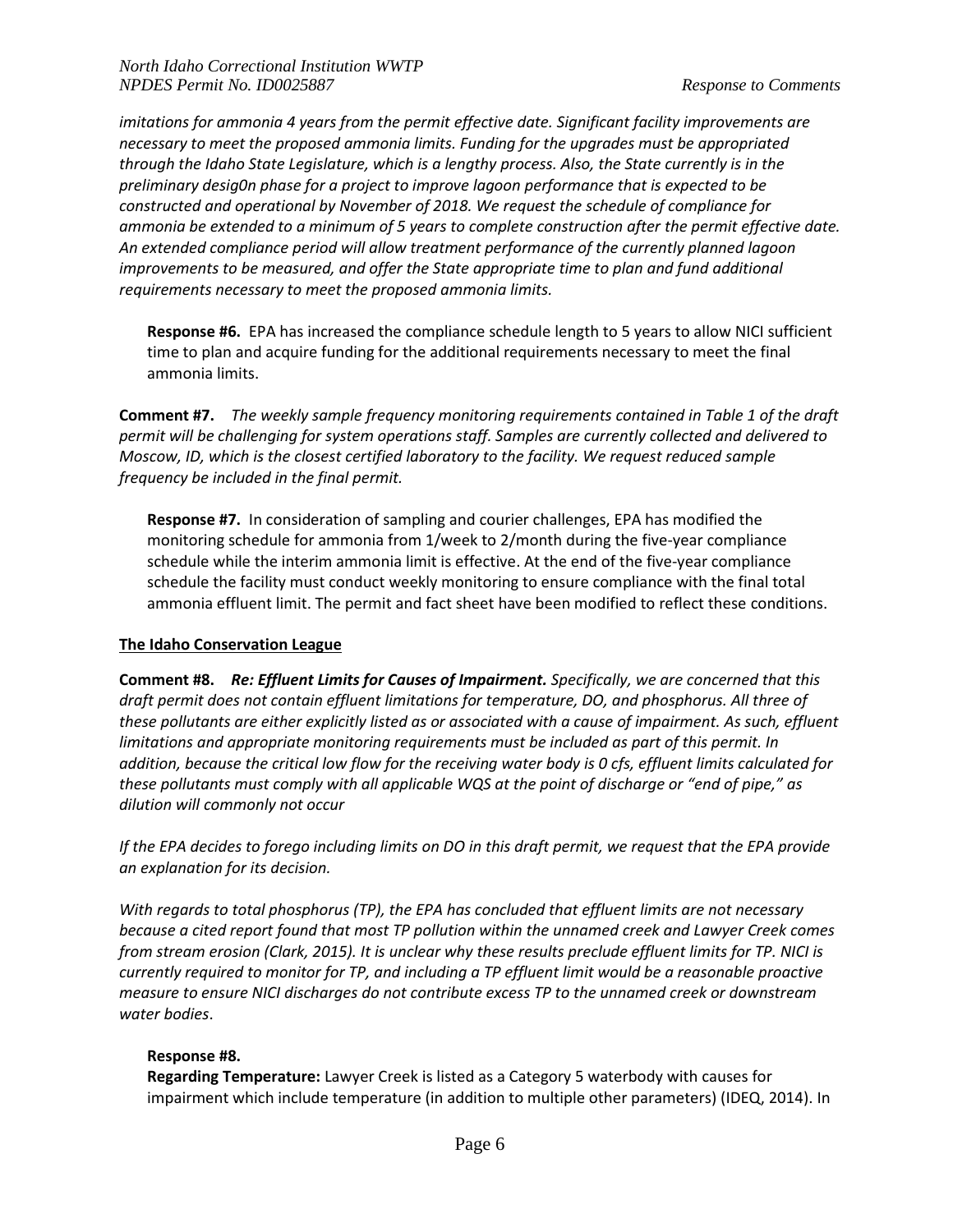$\overline{a}$ 

general, temperature impairments in the greater Clearwater Basin are due to solar radiation from loss of canopy and riparian shading, channel erosion, sedimentation of pools, degradation of water quality and seasonal low flows. This is true for multiple temperature TMDLs in the area, where nutrient and sediment controls, stream restoration, and percent solar load reduction targets are the preferred method for addressing temperature<sup>1</sup> impairment. The EPA considers the heat loading from the facility to be de minimis. The discharge is 4.5-miles upstream of Lawyer Creek. Within that stretch, the temperature in the unnamed tributary will be influenced by increases and decreases in air temperature. In consideration of these conditions, EPA does not have a basis to include temperature limits in the permit.

**Regarding DO:** In evaluating the impact of a wastewater with respect to DO criteria, the concern is the far-field impact on a receiving water from residual biological oxygen demand (BOD), e. *coli*, and nutrients rather than the DO level in the immediate vicinity of the discharge. The facility is planning system upgrades in order to improve water quality. Compliance with the permit limits for these parameters should produce a wastewater that has been stabilized to the point that oxygen demands from pollutants do not exert strenuous oxygen demand on receiving water.

**Regarding phosphorus:** IDEQ has narrative criteria for nutrients, where "surface waters of the state shall be free from excess nutrients that can cause visible slime growths or other nuisance aquatic growths impairing designated beneficial uses (IDAPA 58.01.02.200.06)". Lawyer Creek does not currently have any TMDLs and IDEQ has not completed a water quality assessment for Lawyer Creek since 2005. The report referenced in the fact sheet specified that erosional processes in conjunction with agricultural activities appeared to be the primary source of elevated total phosphorus levels in Lawyer Creek (Clark, 2014). Based upon available information, EPA cannot determine whether NICI has reasonable potential to cause visible slime growths or other nuisance aquatic growths. As stated in the fact sheet, the NICI does not have plans for expansion of the correctional facility beyond its current population of approximately 425 inmates. Planned treatment plant upgrades should moderately improve effluent TP concentrations in the next five years. Therefore, pollutant contributions are likely to decrease as treatment performance is expected to improve in the duration of this permit. The facility will continue to sample for TP at the outfall and in the surface water of the unnamed creek to assess whether future TP limits are needed and to provide IDEQ with data for future waterbody assessments. However, at this time, EPA does not have a basis to conclude that phosphorus limits are warranted.

**Comment #9.** *Re: Temperature Data Used for Ammonia Calculations. First, this temperature data is now over 10 years old and may not accurately reflect current conditions. Relying solely on outdated information risks inaccurate projections of the temperature regime likely to occur throughout the term of this draft permit. The EPA should rely on recent, accurate data as well as make educated projections regarding how water temperature is likely to be affected by climate change over the next 5-10 years.*

*Second, it's not clear why the EPA does not have more recent data from which to base conditions in the draft permit. The current operating permit requires the NICI to collect and report temperature data once per month (Fact Sheet, Table 6). It has come to our attention that despite this obligation more* 

<sup>&</sup>lt;sup>1</sup> Lolo Creek Watershed Restoration Plan (IDEQ, 2013), 2000 Cottonwood Creek Watershed Assessment and TMDL, Cottonwood Creek Watershed Management Plan (CH2M Hill, 2007), 2010 Hatwai Creek TMDL, Hatwai Creek Watershed TMDL Implementation Plan for Agriculture (Idaho Soil and Water Conservation Commission and Nez Perce Soil and Water Conservation District, 2012)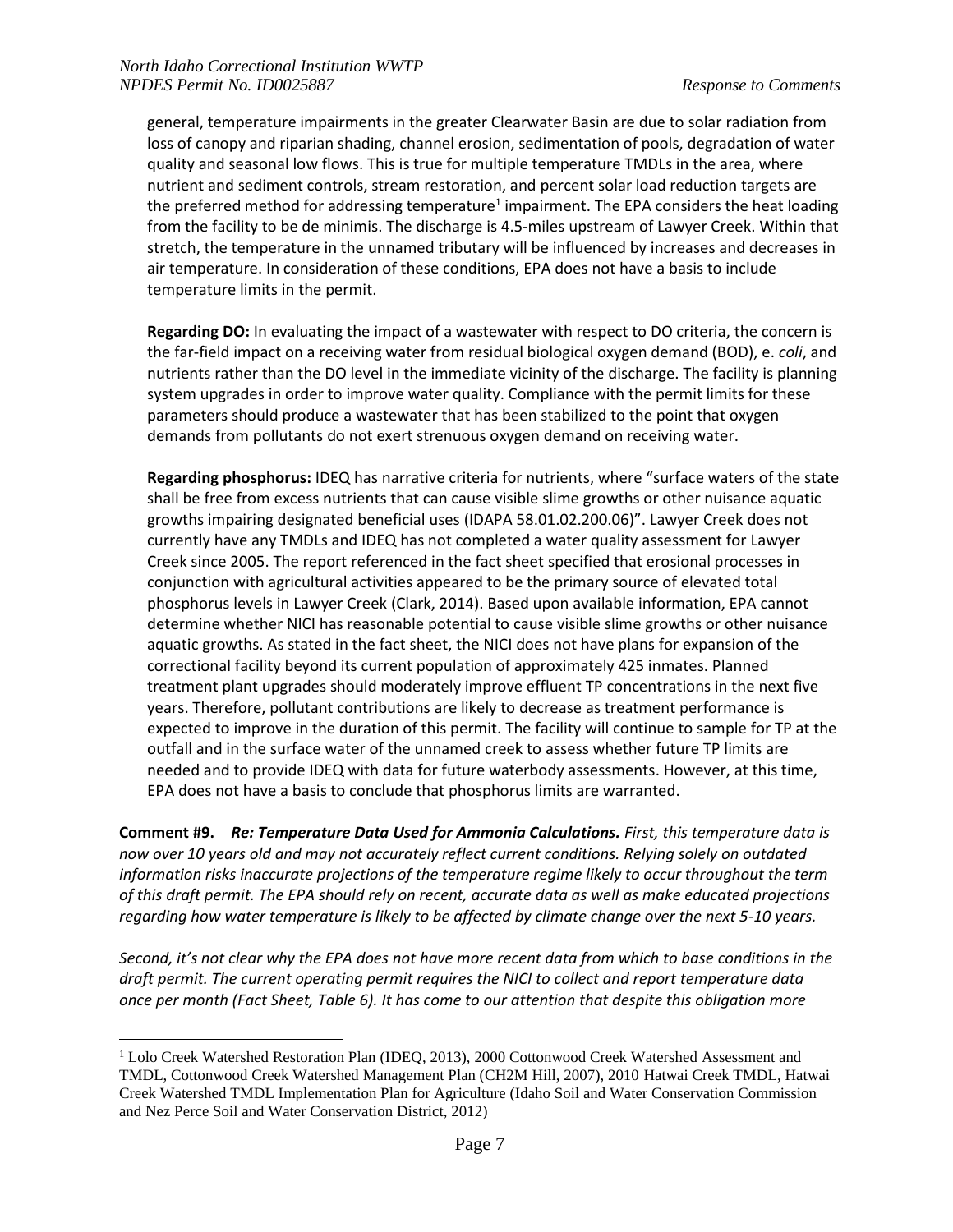*recent water temperature data may not be available, in part, due to language in the operating permit, which may or may not have relieved the NICI of its monitoring obligations after a certain period of time. We request that the EPA clarify the NICI's surface monitoring obligations under the existing permit and explain whether or not the NICI violated its surface water monitoring requirements by failing to record more recent water temperature data.*

*In any event, we request that the draft permit be revised to require surface water monitoring so long as the NICI continues to discharge effluent. In other words, expiration of the proposed permit or any other administrative change to the permit should not relieve the NICI of any of its monitoring requirements, if the NICI continues to discharge effluent. If the EPA declines this request, we further request that the EPA issue a response explaining its decision.*

*EPA should recalculate the ammonia effluent limit using current temperature data and evaluate this data in conjunction with projections of future temperature trends likely to result from climate change.*

**Response #9.** Permit limits were developed using the most recent temperature data available. The Permitee collected all of the temperature data they were required to collect. Under the current permit, the NICI was required to monitor surface water beginning on November 2004 and continue for 4 years (Permit, Section I.C.4). The proposed permit has been revised to clarify that surface water monitoring must continue if the permit is administratively extended. Changes in the receiving water low-flows for any reason, including climate change, will be captured through monitoring and used in the next permit's issuance.

**Comment #10.** *Re: Compliance Violations. The NICI's disregard for effluent limits over at least the past 10 years indicates a serious need for new and more effective terms and conditions that will ensure permit compliance and deter future violations. The EPA did not pursue penalties to the full extent of the law, but instead approved a Consent Agreement in May 2012, with NICI, which imposed a comparatively lower penalty. However, the Agreement demanded the NICI take actions necessary to come into compliance with its permit obligations. Unfortunately, the NICI continues to violate its discharge permit, having accrued another 162 violations between 2011 and 2016. Although the violations over the past five years number far less than the violations from five years prior, permit violations, of whatever number, are an unlawful degradation of water quality that must be prevented.*

*We request that the EPA please clarify whether effluent limit violations listed in Table 5 of the Fact Sheet include violations of monitoring requirements. In addition, if another consent agreement is entered into between the EPA and the NICI, that agreement must include terms and conditions that effectively deter permit violations.*

**Response #10.** The totals listed in Table 5 include both non-effluent and effluent limit violations calculated from the discharge monitoring reports submitted by the facility to EPA between 2011 and 2016. Table 5 includes violations of monitoring requirements.

Additional compliance information for this facility, including compliance with other environmental statutes, is available on Enforcement and Compliance History Online (ECHO). The ECHO web address for this facility is:

<https://echo.epa.gov/detailed-facility-report?fid=110010829309>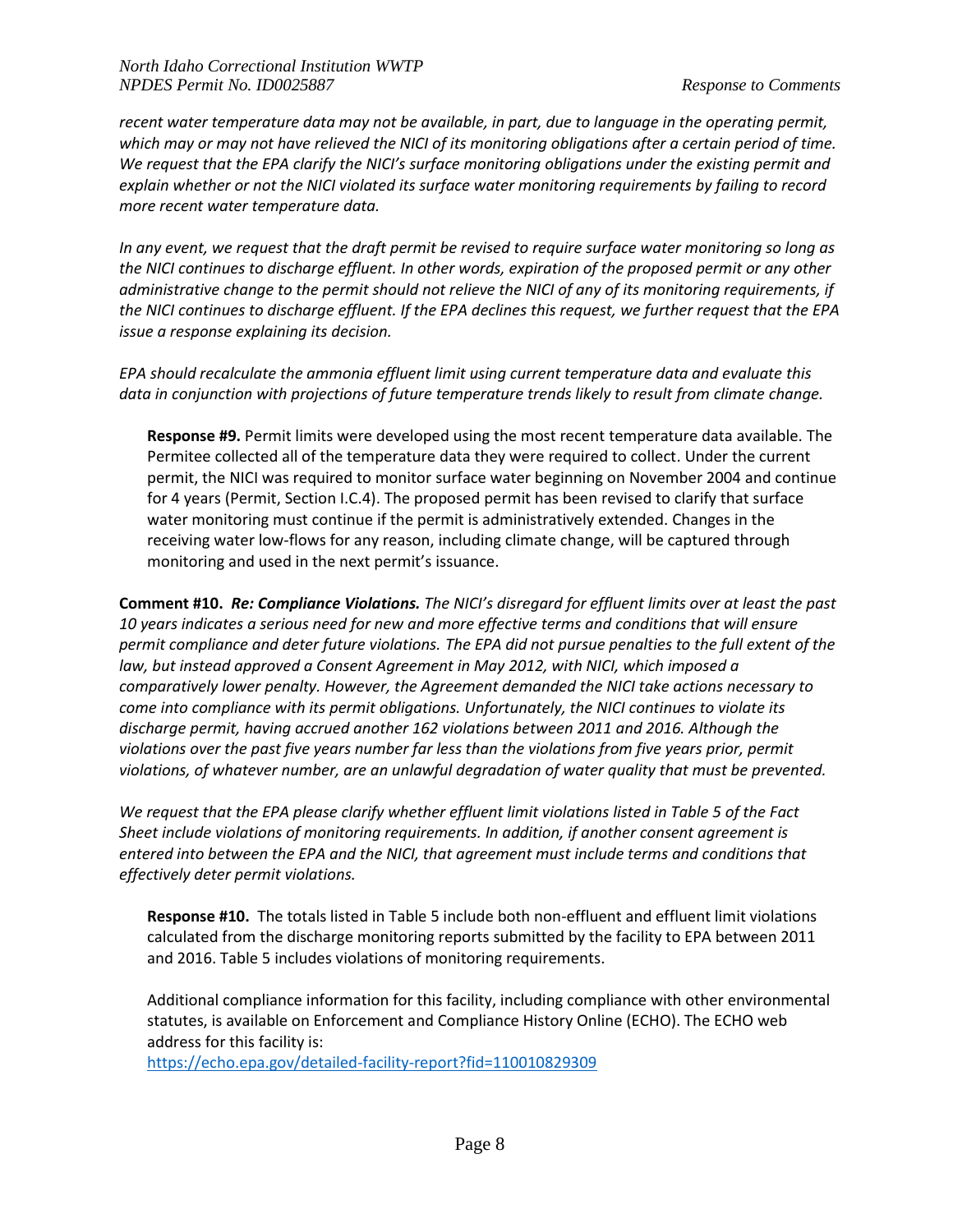As published in ECHO, EPA pursued a monetary penalty and compliance order by consent to bring the facility into compliance with its effluent limits. As of the publication of the 2017 proposed permit, the facility has not completed upgrades and has only made partial progress in meeting effluent limits. The issuance of this permit is an additional action by EPA to address this noncompliance.

**Comment #11.** *Re: Dissolved Oxygen. The salmonid spawning designation for unnamed creek and Lawyer Creek stipulates that water-column dissolved oxygen meet the following requirements: one-day minimum of not less than 6.0 mg/l or 90% of saturation, whichever is greater, during periods of spawning and incubation. IDAPA 58.01.02.250.02.f.i.(2)(a). Despite Idaho regulations restricting dissolved oxygen below a one-day minimum, the draft permit only requires once per month sampling of dissolved oxygen. To ensure that NICI meets the requirements already set by Idaho regulation, dissolved oxygen levels must be monitored daily. If the EPA chooses not to include such a monitoring requirement in a final permit issued to the NICI, we request the EPA provide a response explaining its decision.*

**Response #11.** EPA expects DO levels further downstream in the receiving waters to be diminished by residual biological oxygen demand (BOD) and nutrients with minimal effects to the receiving water based upon the initial DO level in the immediate vicinity of the discharge.

**Comment #12.** *Re: Facility Plan. The draft permit does not require the NICI to prepare a new or update its facility plan, despite the requirements of the design criteria provision listed on page 24 of the Fact Sheet. This provision states that if annual average flow or loading exceeds 85% of the design criteria values for a consecutive three months of data, the permittee must compare measured flow and loading to the facility's design flow and loading and prepare a facility plan for maintaining compliance with NPDES permit effluent limits. As an initial matter, it is not clear why the NICI WWTP trigger for developing a facility plan is rounded up from 0.026 mgd. The Fact Sheet does not provide a legal or regulatory basis for rounding this figure up. Nothing suggests why 0.026 mgd cannot act as the design flow criteria value.*

*Accordingly, this draft permit must require a new or updated facility plan and schedule that considers: 1. Analysis of the present design and proposed process modifications; 2. Reduction or elimination of excessive infiltration and inflow of uncontaminated ground and surface water into the sewer system; and*

*3. Limits on future sewer extensions or connections or additional waste loads.*

*If the EPA declines to require a new or updated facility plan in a final permit issued to the NICI, we request the EPA provide a response explaining its decision.*

**Response #12.** This is a new requirement for the facility. The NICI will be required to develop a facility plan when the annual average flow or loading exceeds 85% of the design criteria values for a consecutive three months of data after the effective date of the proposed permit. EPA concurs that rounding up the average monthly flow value from 0.026 to 0.03 million gallons per day (mgd) is arbitrary. The design criteria flow will remain 0.026 mgd, which has been corrected in the Fact Sheet and Permit.

The permittee is currently planning and designing system upgrades.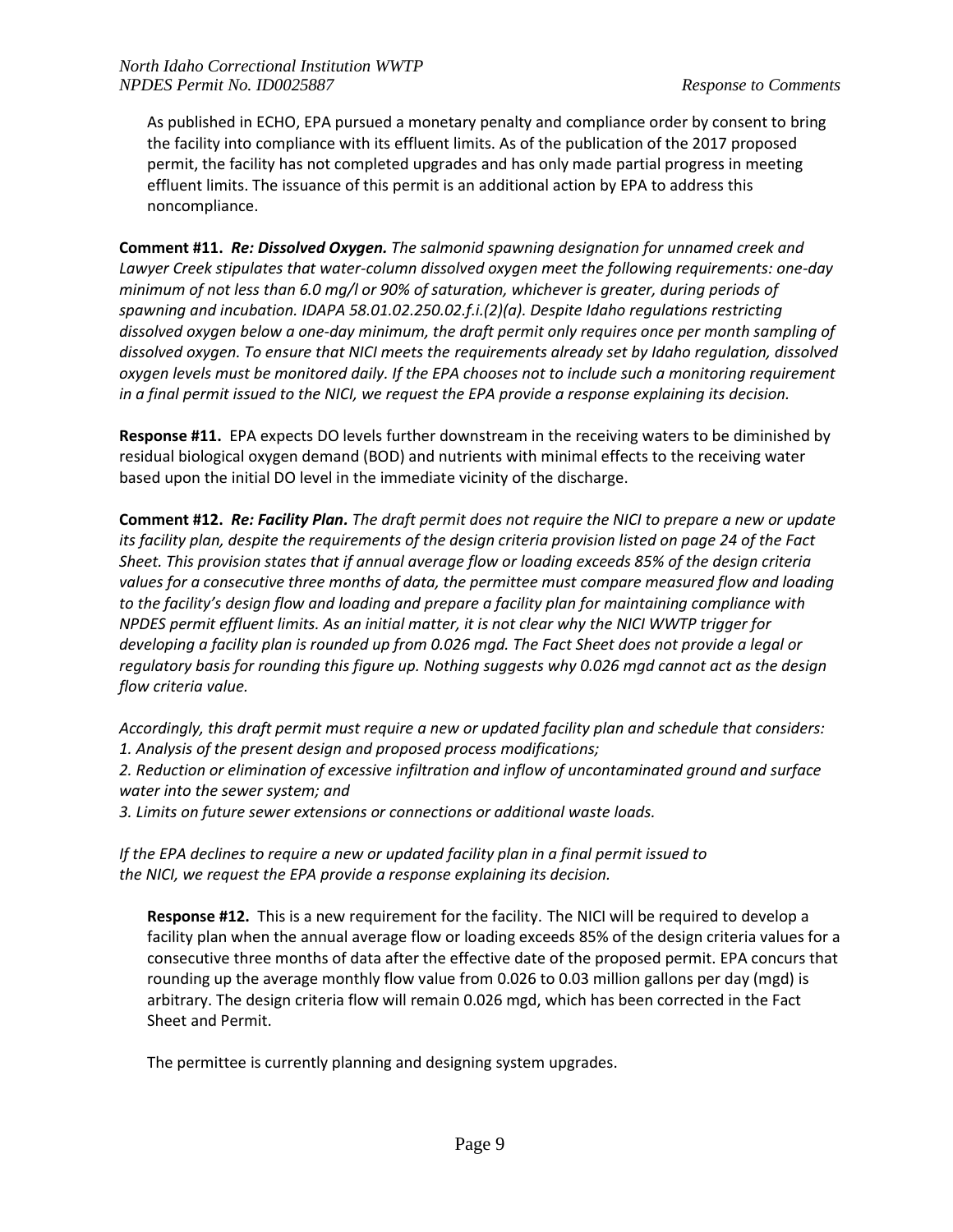**Comment #13.** *Re: Salmonid Spawning and Incubation Period. Idaho Water Quality Standards require that surface waters designated for the beneficial use of salmonid spawning must be protected wherever attainable. When surface waters are designated for the beneficial use of salmonid spawning, this designation applies to waters, which provide or could provide a habitat for active self-propagating populations of salmonid fishes. IDAPA 58.01.02.100.01.b. The Lawyer Creek Watershed provides spawning and rearing habitat for Summer Steelhead. Coho salmon have been found in Lawyer Creek as well. Lawyer Creek and Tributaries, Idaho Water Quality Monitoring Project 2014 (Clark, 2015).*

*The spawning and incubation periods for each of these species in the Lawyer Creek Watershed differ – Summer Steelhead occurs between February and May and Coho salmon occurs between October and December. Given that this watershed provides or, at least, could provide habitat for Coho salmon, the draft permit incorrectly limits the salmonid spawning period to protect only Summer Steelhead. According to Idaho regulation, the draft permit must be revised to accommodate Coho salmon by extending the spawning and incubation period to the beginning of October until the end of December. If the EPA declines to revise the draft permit to accommodate spawning and incubation of Coho salmon, we request the EPA provide a response explaining its decision.*

**Response #13.** EPA acknowledges that the salmonid spawning and rearing designation for Coho Salmon, which implements applicable standards between October and December (IDAPA 58.01.02.250.02.f.ii). Coho Salmon have been documented within Lawyer Creek as far as 17 kilometers upstream from its confluence with the Clearwater River (Chandler, 2012). Effluent limitations for the temperature and DO were not implemented as discussed in Responses 8 and 11, above.